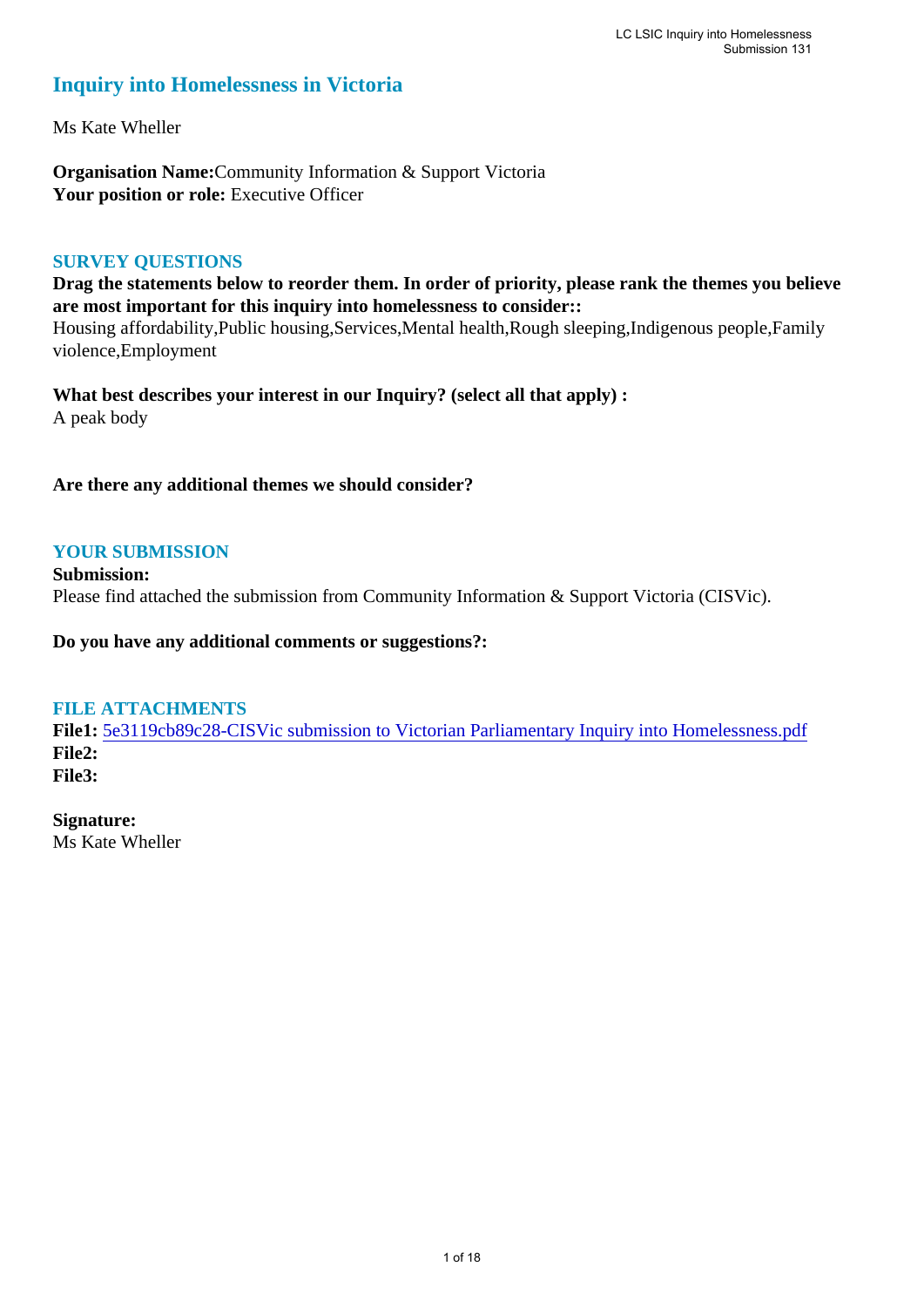# **REF: SUBMISSION TO VICTORIAN PARLIAMENTARY INQUIRY INTO HOMELESSNESS**

29 January 2020

Committee Manager Legal and Social Issues Committee Parliament of Victoria 55 St Andrews Place East Melbourne 3002

Dear Ms Lillian Topic,

I am the Executive Officer of Community Information & Support Victoria (CISVic), the peak body representing 57 local community information and support services, across 64 sites in Victoria. We are also the lead agency in a consortia of 29 local centres delivering federally funded Emergency Relief under contracts. In the year 2018-2019 we distributed \$2 million in emergency relief to community members from 34 sites. Services provided by our member agencies include: information, advocacy, referral, case management, budgeting assistance, material aid, financial counselling, legal services, No interest loans, tax help, youth services, personal counselling, and settlement support. In the last financial year we had contact with 500,836 Victorians.

Many of the people seeking assistance are homeless or in danger of becoming homeless. Support for them may include food, food vouchers, material assistance, advocacy, referrals to specialist services, ongoing counselling, and assistance with finding housing (although the latter is often limited by the lack of available housing options). Some agencies have special programs to help homeless people, such as showers and tailored food parcels, as well as financial assistance through No interest loans to help enter the private rental market, or financial support to pay rent arrears.

I would like to thank the Legal and Social Issues Committee of the Parliament of Victoria for conducting this Inquiry into the state of homelessness in Victoria. The Inquiry is certainly timely and of immense importance, given the magnitude of the problem. Our agencies see and assist people in the community everyday who are homeless or in danger of becoming homeless.

Specific in-depth information for this submission was provided by caseworkers, volunteer community support workers, an emergency relief coordinator and a manager (six altogether) from the following member agencies:

- 1. Bayside Community Information and Support Service
- 2. Community Information and Support Glen Eira
- 3. Port Phillip Community Group
- 4. Westernport Community Support Inc.
- 5. Whittlesea Community Connections Inc.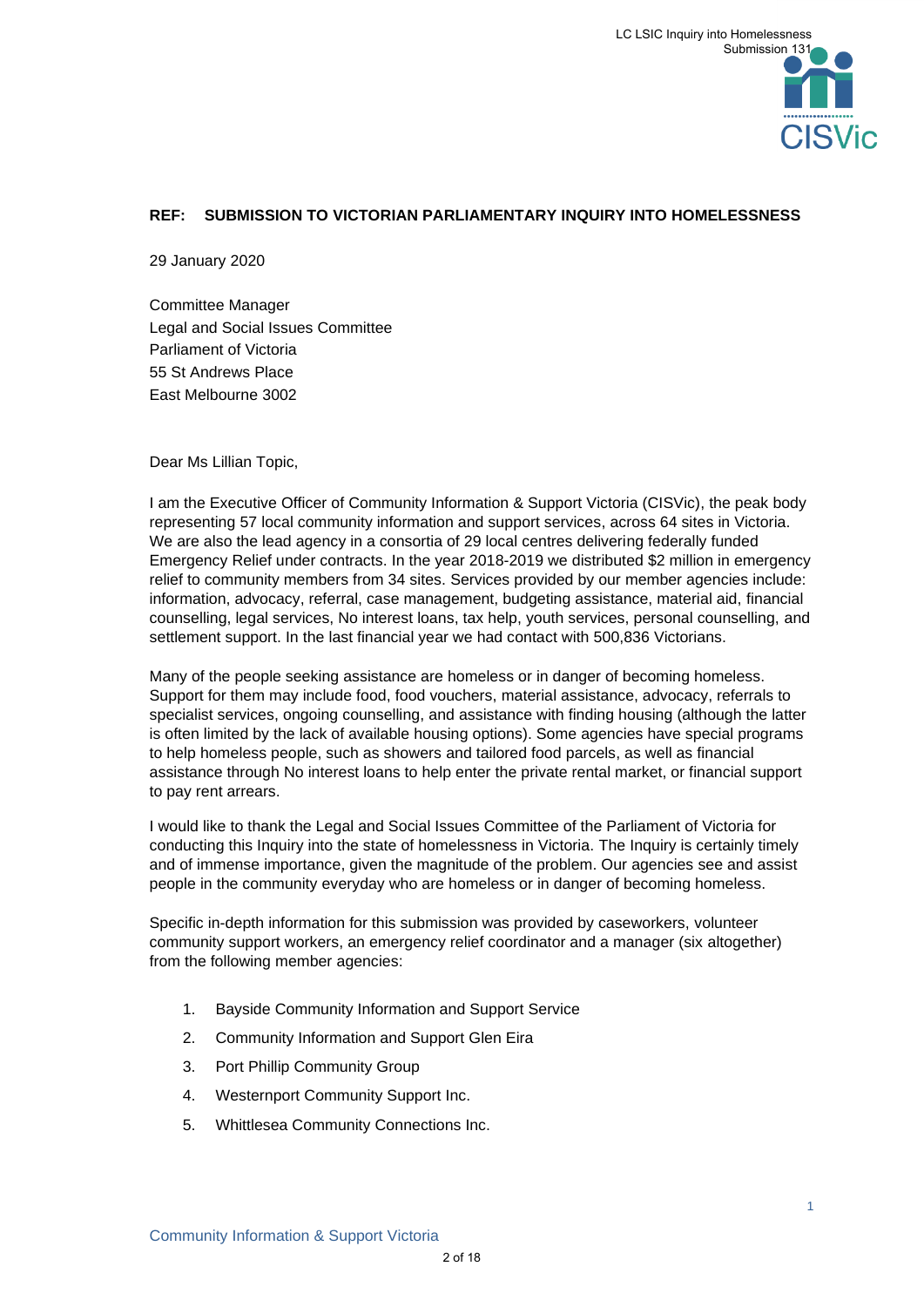

This submission provides information on the following subjects.

- 1. The nature of homelessness witnessed by volunteers, case workers, and community support workers, with specific reference to: *demographic* characteristics, *types* of homelessness, *circumstances* leading to homelessness, and the *experience* of being homeless (aligned with Terms of Reference 1 and 2).
- 2. Economic and policy factors that lead to or exacerbate homelessness (aligned with Term of Reference 3).
- 3. Recommendations to address the problem of homelessness in Victoria.

NB: An indication of the increase in homelessness, as witnessed by one of the CISVic member agencies informing this submission, can be found in the Attachment.

### **Nature of homelessness**

### *Demographic characteristics*

# *Summary*

The demographic characteristics of people seeking help who are homeless or in precarious housing include the following:

- Wide age range
- Seniors
- Middle aged and older women
- Middle aged men
- Women with children
- Unemployed youth
- Australian born and people born overseas

The demographic characteristics of people seen by CISVic agencies who are homeless or at risk of homelessness vary widely. For example, some agencies providing information for this submission gave various age ranges i.e.: '18 - 55 years', 'newborn- 85 years', and '18 - 70 years with a lot in their 40s and 50s'. Notably, the number of older women who are homeless is increasing according to many reports. Elder abuse, too, is on the increase, with seniors in general more often becoming homeless and seeking support.

In addition to seniors, other groups of homeless people who regularly approach CISVic agencies for help are women with children, unemployed youth, and middle aged women. Another group is middle aged men, with one agency noting the lack of support services for this particular group.

In some areas, CISVic agencies mainly support Australian-born people experiencing housing difficulties. In other areas more people from CALD backgrounds seek assistance, reflecting the cultural demographic characteristics of the local area, for example in Whittlesea when asylum seekers no longer receive SRS payments.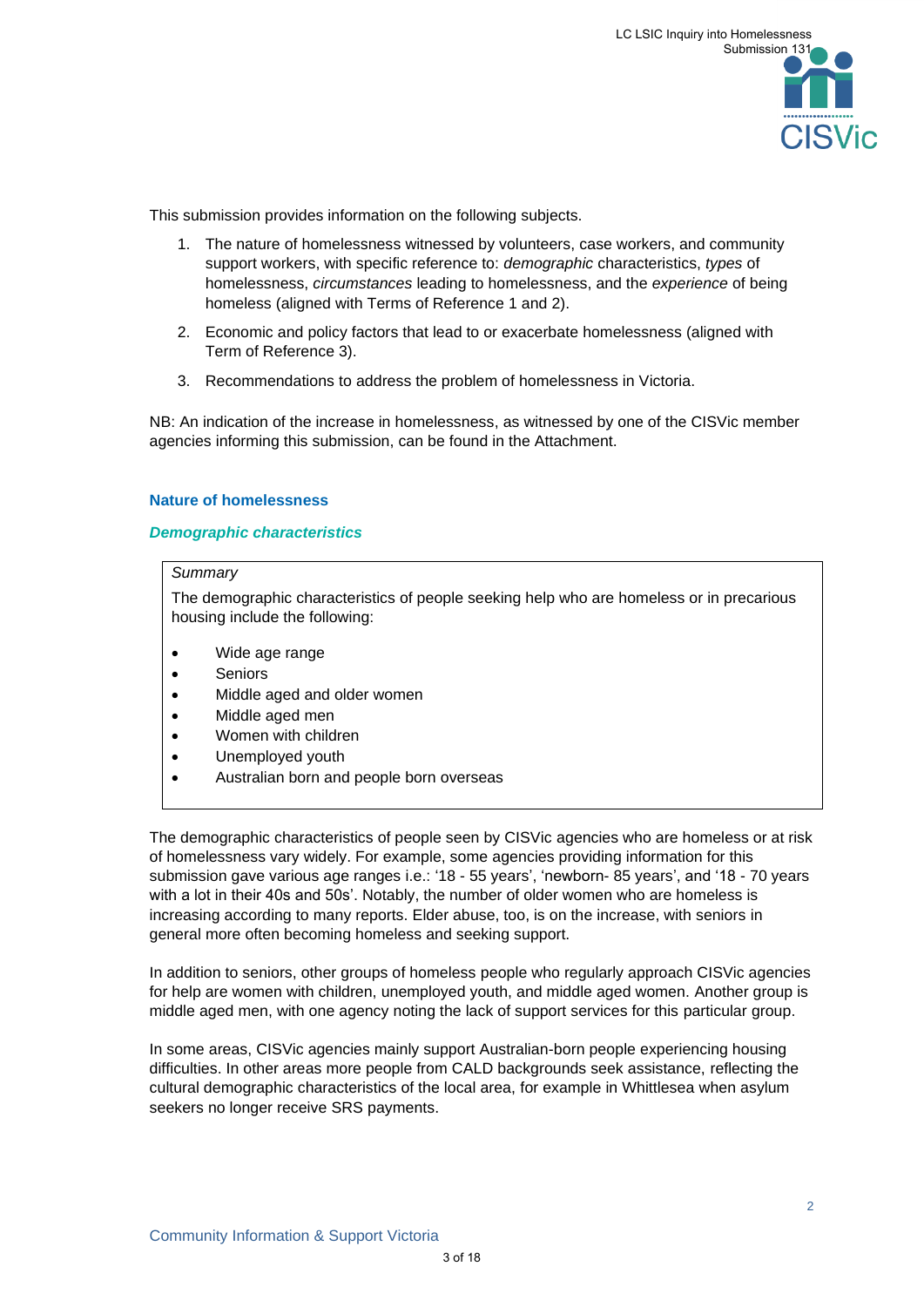

#### **Agency quotes about demographic characteristics**

'Mental health is chronic, for example I met a young girl of 18. Her parents moved to Queensland. She went to a property that was not suitable. This client was subject to violence and her belongings being stolen. She is subjected to house mates with drug and alcohol issues. This client has now left and is sleeping rough in a tent…'

'(Who they are) varies. It is equal between male and female. I see people 40+ and to about 65. (Typically) they had a career, had a partner, and had stable housing. The duty system sees people who have been in the system for a long time, (whereas) clients come to me (as a caseworker) who have had great careers. People care about them. Something has happened to put a stop to it. Normally they have been on Newstart allowance or very part time work, and their Newstart has been suspended.'

'I can say they cover just about all age groups – middle aged women/ single mums/young people – but not so much young people as they tend to be linked to youth agencies and are more transient. The big one is single, middle aged men. I suspect a lot of other groups are well supported. Mothers with kids are a priority. For youth there are lots of services. Middle aged men are never prioritised. In the longer term this leads to extended mental health issues'.

'We see a lot of older women. A third of our clients are over 55. We have had a large number of females over 55 who are sharing house with a male (not partners). They are subject to people who may have mental health or drug and alcohol issues. Men own the units and they are renting them out. Vulnerable women are staying with them and are subjected to violence…'

## *Types of homelessness*

#### *Summary*

CISVic agencies assist people in all states of homelessness, and they report that the numbers are rising. Workers help people in the following circumstances everyday:

- Rough sleeping e.g. on streets, in cars, on the beach, and even stadiums (with the extent of rough sleeping said to be hidden).
- 'Couch surfing' with family, friends, and people met through being homeless.
- Temporary supported housing such as emergency accommodation, back packers hostel, hotels, motels.
- Precarious housing such as rooming houses or boarding houses.
- House sharing with strangers due to unaffordable rents e.g. women living with strange men.
- Living in over-crowded rental properties.

All forms of homelessness such as those outlined above are highly risky, and people only resort to them due to desperation and lack of alternatives.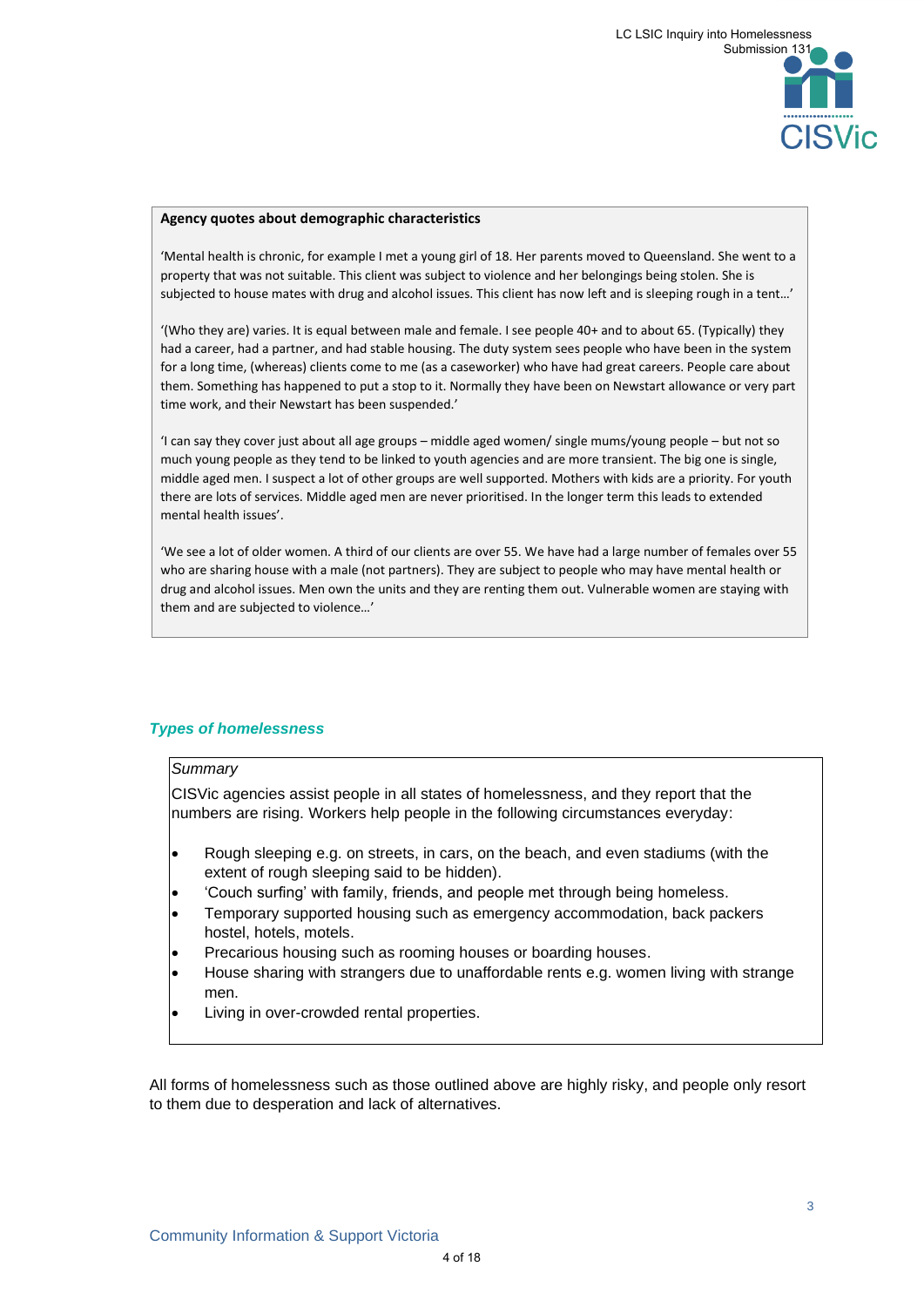

#### **Agency quotes about types of homelessness**

'We do see a fair share (of homeless people) and increasingly because (rough sleepers) are moving out of the CBD to this type of area (Bayside) where they feel safe and familiar. They also know it is quite a generous community. A number have said they have moved back because they feel safer in familiar surroundings. There are a number of parks where people can be discrete and hide away, and also a generous community'.

'Our rough sleepers are hidden. In the city it is open and confronting. Down here it is safer to hide…'

'Groups come for support (from local rooming and boarding houses). Three guys from the same rooming house come to mind. They come on a regular basis they pool and share items. One cooks. It is terrible accommodation. The three make it as favourable as possible. They were negative and hostile when they first came. Now they are mates. They have changed their attitude. They say to just give them what they need (and nothing extra)…'

'The majority of our clients are local to the area and don't want to move to other areas due to supports…'

'One experienced family violence from her husband long term, the husband died and her son took over and became abusive. The son identifies as having mental health issues. Some older people may (be in precarious situations). For another client his adult son is dropping in, sometimes breaking in and damaging property and stealing items - making it difficult for the tenant and fearful they will be evicted due to damage to the property... People who have children with drug and alcohol and mental health issues; it makes their tenancy vulnerable.'

'From my experience the longer someone has unstable housing the more likely they are to develop drug and alcohol dependencies and mental health issues. And if they already have these issues they are compounded and become worse…'

### *Circumstances leading to homelessness*

#### *Summary*

Circumstances leading to homelessness, from CISVic's experience, include the following:

- Lack of affordable housing.
- Lack of affordable housing close to work and schools.
- Long waiting lists for public and transitional housing.
- Precarious or unsafe private rental when people have it.
- Low Centrelink payments that do not cover housing and basic expenses.
- Rigid eligibility criteria for the Disability Support Pension.
- An unsympathetic and difficult-to-navigate Centrelink system.
- Under-employment and intermittent employment rendering ongoing housing unaffordable.
- Sudden change in life circumstances.
- Family violence and/or family breakdown.
- Moving out of institutions, or moving from interstate
- Ongoing vulnerabilities such as disability, illness, addictions and mental health issues.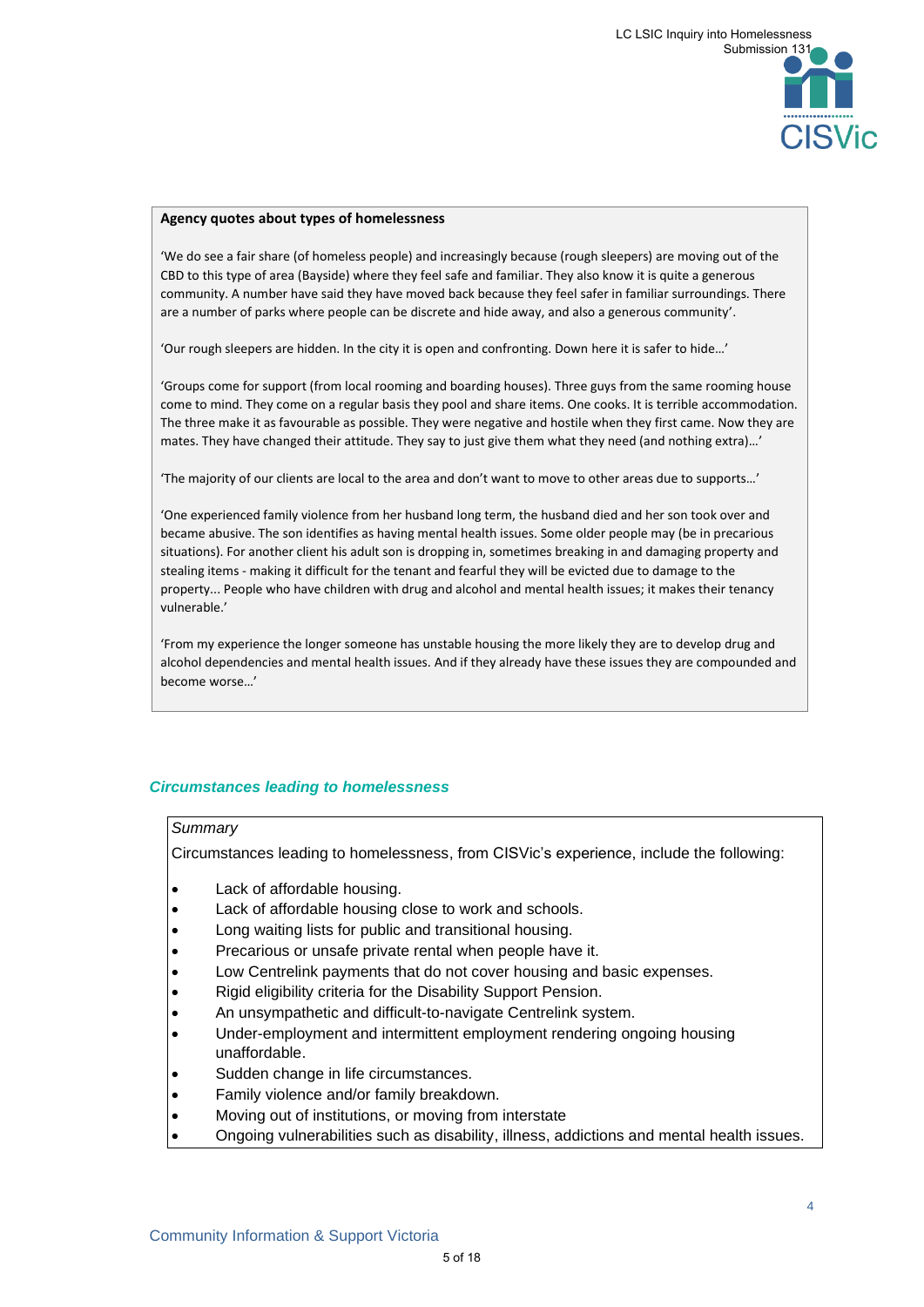There are a wide range of situations leading to homelessness, with the lack of affordable housing as a leading factor – in the general rental market, but also in the form of social housing. Access to suitable housing is a particular issue for unemployed people looking for a job who need to be close to work, and families with children who need to live close to schools and networks. Many homeless people deemed eligible for public housing or transitional housing, are on a long waiting list and have nowhere safe to live in the meantime. The 'solution' of sleeping on the couches of family and friends, when this option exists, can only be temporary.

Being in private rental is not necessarily a defence against homelessness, especially when the situation is unsafe or precarious. Tenants may face eviction due to unaffordable rent and consequent rent arrears, or an expired tenancy agreement. In other rental situations tenants may feel unsafe due to serious ongoing neighbour abuse, or hostile and unfair practices of body corporates. Some of those forced to leave their rental property due to their fears for their own safety, may have health problems, or mental illness.

Compounding the housing shortage, those trying to live on Centrelink payments like Newstart or Youth Allowance rarely have the funds to properly cover rent and the other basics of life. This very often forces them into homelessness or unsafe or over-crowded sharing arrangements. Some have no income at all for various reasons, including difficulty in negotiating an often unsympathetic or unjust Centrelink bureaucracy, or being a new migrant cut off from SRS payments. The requirement of access to computers and being able to use them to set up a 'My Gov' account and receive Centrelink payments presents is an impediment for a lot of people in need. On many reports, when applicants ask Centrelink staff for help, assistance is unavailable and they are instead pointed to the Centrelink computers to help themselves.

Even those who have a job may struggle with housing costs. Many are underemployed through intermittent contract or casual work, with the associated low and/or unpredictable wages (compounded by the lack of affordable housing stock). People in these situations can be surprised to find themselves homeless and seeking help from welfare agencies.

Changes in circumstances can propel people from stable housing to a state of homelessness in a variety of ways, for example through losing a job and the associated income. Many have had successful careers and relationships, and secure housing in the past, but this has changed due to illness, an acquired disability, or mental health problems. Many who have lost their job find it difficult to re-enter the workforce despite all their attempts. Even a sudden and unexpected rise in expenses and the lack of capacity to cover them can move people into homelessness. With the lack of affordable housing, people in these and other situations find it hard to rebuild their lives, let alone survive.

Family violence, elder abuse, family or relationship breakdown too often leads to homelessness, distress and poverty. Moving out of institutions is a vulnerable time too, for example when young people move out of care at the age of 18 years. People leaving prison can also have difficulty finding safe and affordable accommodation. Some even prefer to go back to prison rather than live in dangerous rooming houses. In addition, people moving interstate to improve their lives can be caught off guard by the lack of housing and become homeless.

People who are already vulnerable for a variety of reasons really struggle in a context where there is little available, affordable housing and Centrelink payments don't cover the cost of living. Many who are homeless may have ongoing illness, disability, addictions, or mental health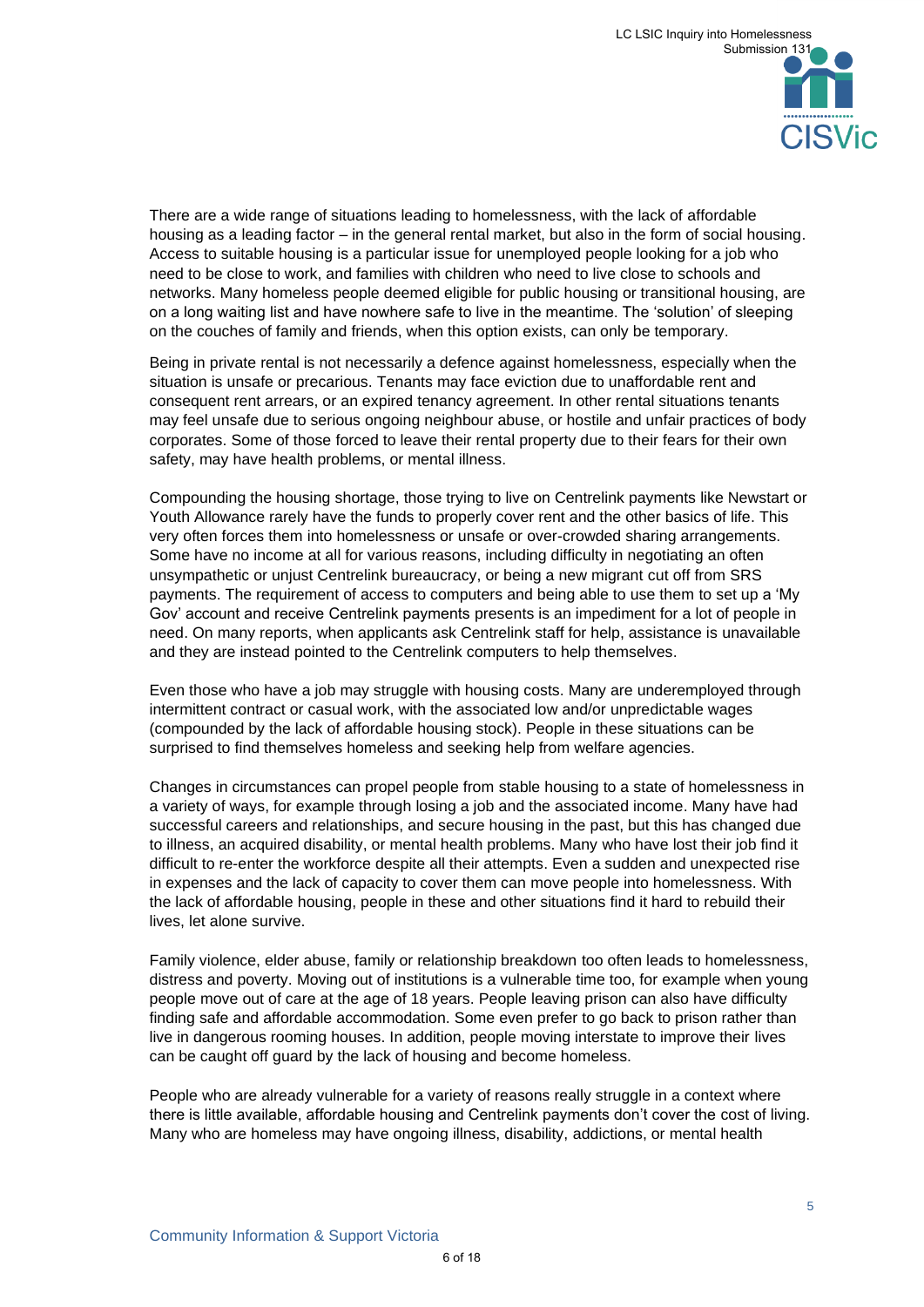problems such as schizophrenia or clinical depression. (Hoarding is apparently increasing as a problem, often threatening existing tenancy arrangements). Even with a disability that makes paid employment impossible, and with the verification of this from a GP, people very often do not meet the rigid eligibility criteria to receive a Disability Support Pension.

#### **Agency quotes about circumstances causing homelessness**

'No one (on Centrelink) can afford a house on their own. They have to share housing. It is hard if they have mental health problems. It is hard to share with strangers. There is a lot of fear there.'

'People have lost employment, are on the age pension, are struggling to maintain finances. If they own a house they may struggle to maintain it and pay expenses such as rates. They may have higher care needs.'

'There are relocation costs if moving e.g. from rural areas. They may move for medical reasons, family violence, or because their public housing is not safe and they need to move out of the area.'

'Someone on Newstart can only afford to pay \$190 per week. They won't be able to get assistance with bond or rent in advance. If they are on DSP they can afford \$280 per week (and can get into a rental property). There are rooming houses and caravan parks (but) I wouldn't put a female in a rooming house (as it would be too dangerous).'

'(One) was in private rental and on a Newstart Allowance. They were in their late 50s and had multiple health issues. They did not have the 20 points to qualify for the DSP. They had multiple appointments at the Alfred including oncology. They have had a lot of support from their GP for 20 years… They had private rental but could no longer afford it and got evicted… (*He became ill, then homeless and was couch surfing. Eventually he got accepted for a public housing unit*).'

'To get a Bond appointment (for a prospective rental property) you need to go on the Internet and make a My Gov account. Everything necessitates people having access to a computer. They don't even have smart phones! When they go to Centrelink for help, the staff say to use the computers. Centrelink recipients are helping each other. People (fellow-applicants) observe each other (to work out what to do). Everything is geared toward you giving up (because so many barriers put in the way). Resources are just not there to help people…'

'Body corporate issues are coming up a lot e.g. parking spaces, parking in common areas, disputes between property owners, renters, real estate. One person is not living there because of disputes with her neighbours. One neighbour trashed bins and threw the rubbish in the garden. They don't want to complain… This is reported as happening more often in high density blocks… Issues escalate and people don't want to stay. They avoid conflict through leaving the property continuing to pay rent and couch surfing or sleeping in their car.'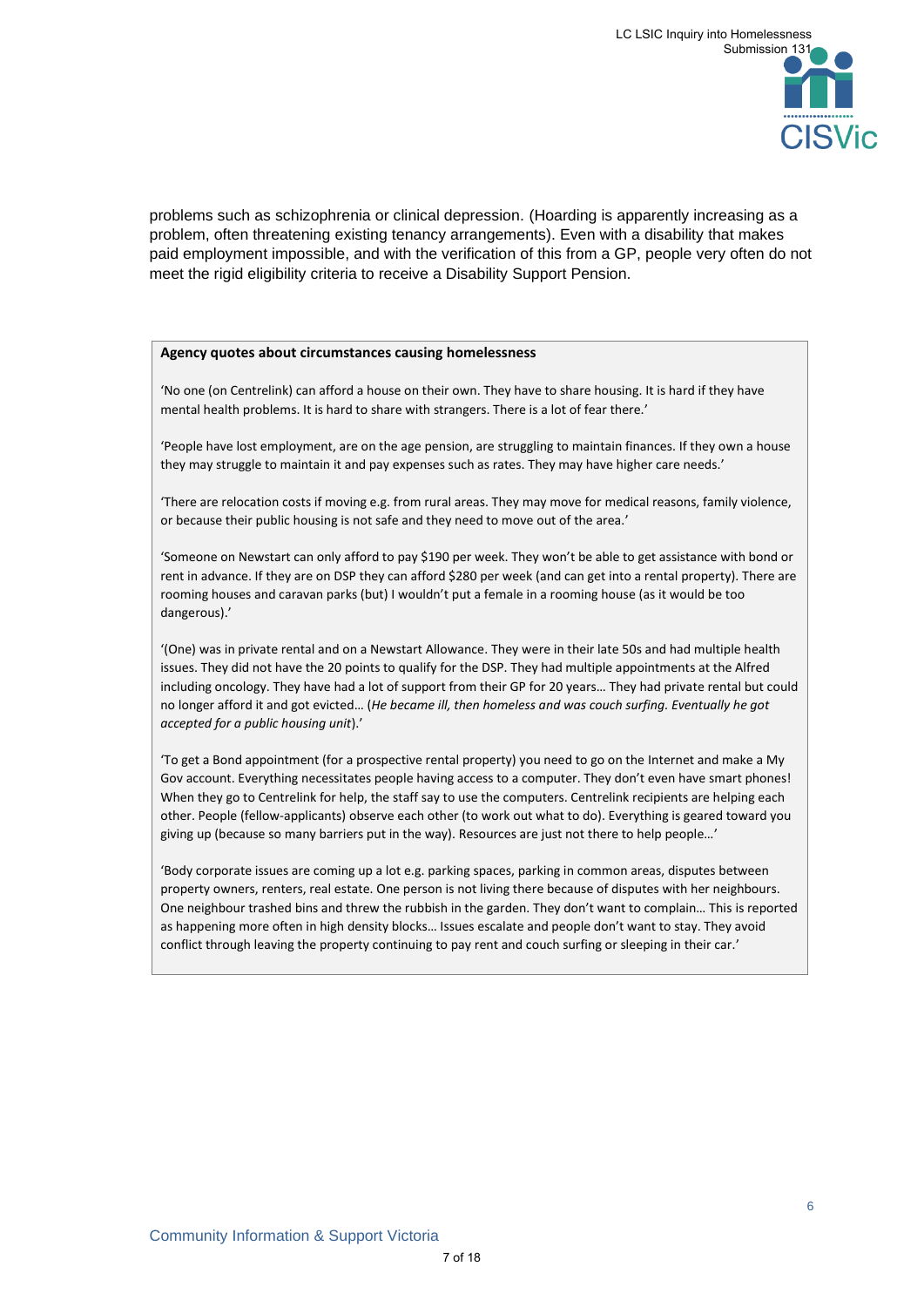# *How homelessness is experienced*

### *Summary*

As related by CISVic member agencies, homelessness is always stressful, including the following experiences:

- Anxiety, insecurity and a state of perpetual hypervigilance.
- Feelings of worthlessness and depression.
- Deterioration in mental and physical health.
- Poor and inadequate diet.
- Difficulty getting employment without a stable housing base.
- Possessions lost or stolen.
- Fractured relationships and social connections.
- Children missing out on school and having mental health issues addressed.
- Unsafe rental situations with strangers, who may be predatory or exploitive.
- Living in dangerous circumstances including sleeping rough and rooming houses.
- No secure scaffolding to build a life, in the day-to-day struggle for survival.

Without a stable home base where they feel safe and relaxed, homeless people often suffer from anxiety and insecurity. A focus on immediate survival, often in perilous surroundings and subjected to physical and emotional abuse, puts them in a psychological state of high alert or 'hypervigilance'. In addition, there is a great deal of stigma attached to homelessness, which can lead to feelings of worthlessness and depression. Under these circumstances it is highly difficult for people to get back on their feet and build a future.

Without stable housing, people experience a range of particular tribulations that lead to the deterioration of their health and wellbeing. Diet and health deteriorate. Mental health problems such as depression, low self esteem, and feelings of helplessness and hopelessness become worse and more entrenched. This is certainly the case with rough sleeping. Furthermore, with deterioration in mental health it is very difficult to (re)enter the paid workforce.

It is difficult to get employment without a home base for sleep, meals, laundry, washing, and for rest. Conversely, without employment it is difficult to access and establish stable housing. Possessions are often lost or stolen. In beach areas Council workers have been known to throw away peoples' total possessions when they clean up the shoreline.

People are going without food to pay for housing, or the many extra costs of being homeless such as take away food, replacing stolen items or things that can't be carried around, or making contributions to hosts when couch surfing.

Support and social connections may be fractured. In particular, couch surfing can lead to the breakdown of friendships and family relationships.

Children may miss out on school and not have their mental health issues addressed, for example in situations where they have witnessed or experienced family violence.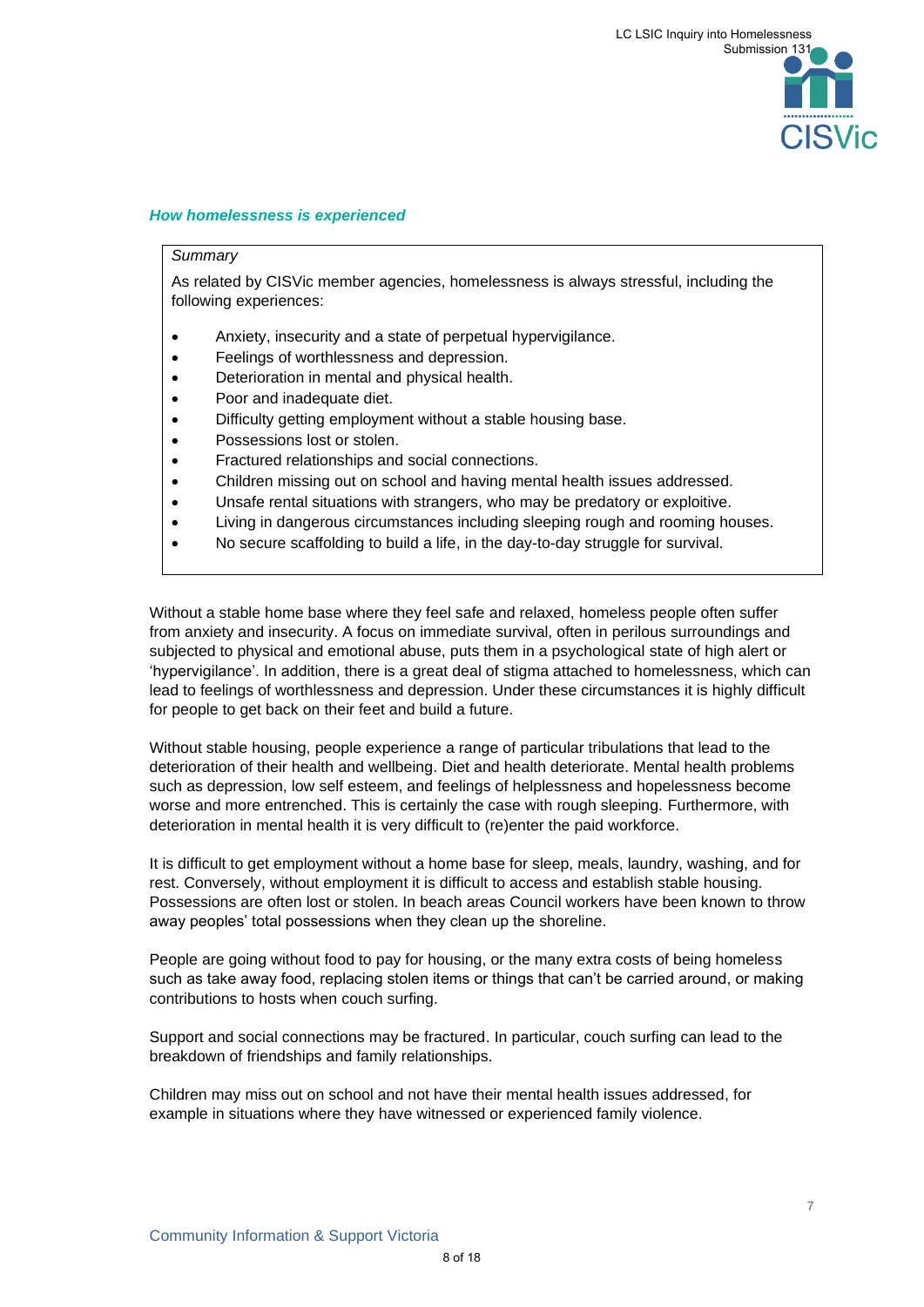People are often forced to enter unsafe share rental situations with strangers. Predatory people have been known to prey on people with mental health problems or disabilities. Women entering these share arrangements can fall victim to abusive and exploitive men. Vulnerable people feel particularly unsafe in rooming houses. (In general, these places tend to be unsafe places for anyone).

#### **Agency quotes about the experience of homelessness**

### *Vulnerability to abuse and exploitation*

'In rooming houses people are robbed and attacked. People who have mental health problems are put together with people who have drug and alcohol problems. The vulnerable are put together with the violent. Some say "*I'd rather sleep rough than live in a rooming house when I am attacked"*.'

'Share websites can be unsafe to use some service users describe some of the advertisers as predatory or creepy/ dodgy. You use them at your own peril. Some women feel unsafe, but they are on Newstart and can't rent on their own.'

'Some service users undertake carer duties to have somewhere to stay and the possibility of a carer's payment or allowance as a way to help others and themselves. There is a man who finds someone with a disability and asks to be their carer so they can have housing as well as the carer's allowance.'

### *Cycle of homelessness and mental ill-health*

'Some people have mental health issues brought on by the impacts of being homeless e.g. depression, anxiety, isolation from family, community and friends. The longer people are homeless, the more it affects their ability to get back in the workforce.'

#### *Cycle of homelessness and mental ill-health*

'Homelessness has a different impact on each individual. From my experience any issues they did have when housed is then compounded and becomes more difficult and more severe. So if someone has depression and they become homeless this can become more severe and lead to anxiety and often suicidal ideation…'

'The experience of, and stigma associated with homelessness can lead to depression, lower self-esteem and feelings of helplessness and hopelessness. People can lose contact with their previous social networks.'

#### *Cycle of homelessness, unemployment and/or poor health*

'Without the security of long-term accommodation, it is close to impossible to obtain or sustain employment or study and therefore to move out of poverty and homelessness.'

'With economic factors, food is a low priority. Some pay first for other things such as rent, utilities, transport and medical and come in regularly for food to meet their basic needs.'

'Rough sleepers suffer from poor health as they get very little sleep and are anxious and fearful, constantly at risk of theft and attack.'

## *Isolating effects of couch surfing*

'Couch surfing is not a viable long-term living arrangement and places a huge strain on relationships which can subsequently break down, leaving the homeless person even more isolated and unsupported. Rough sleeping is on the increase. They are sleeping in parks and cars and couch surfing…'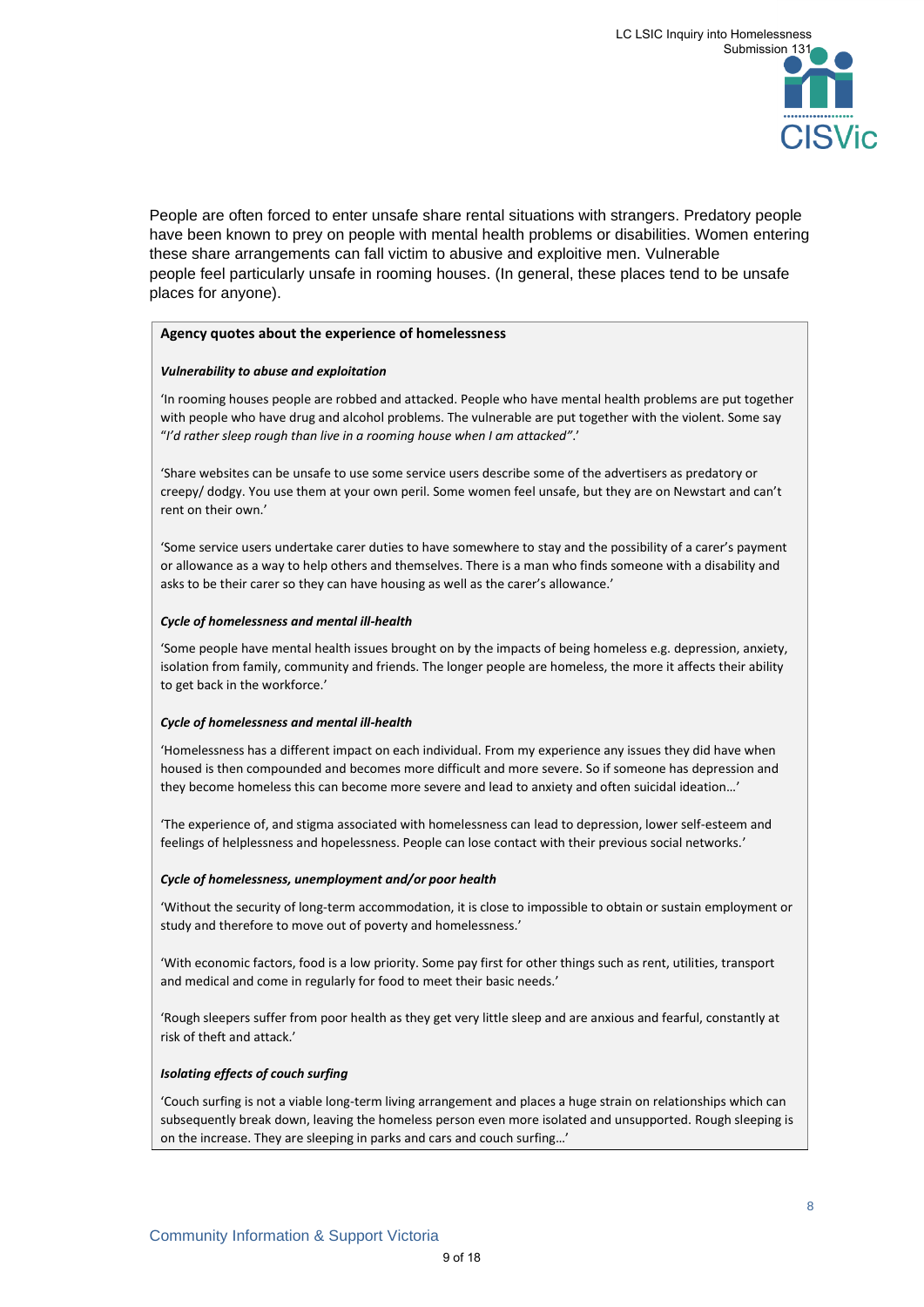# **Economic and policy factors**

# *General economic and policy factors*

### *Summary*

The following economic and policy factors are implicated in homelessness.

- Dire shortage in affordable housing.
- Grossly insufficient public housing and social housing.
- Properties treated as investments rather than homes for people to live in.
- Unaffordable private rents and discrimination from landlords.
- Inadequate level of Centrelink payments to cover housing costs.
- Low wages and intermittent and insecure work.
- High energy and utility bills.

According to CISVic member agencies in general and those contributing to this submission, certain economic and policy factors play a key role in escalating homelessness.

In general, there is a dire shortage of affordable housing, including rental properties for people on a low income. Furthermore, there is grossly insufficient public housing and social housing to cover the need for this in the community, as evidenced by very long waiting lists. One result of this is the marginalisation of public housing estates, with only those in highest need being deemed eligible. As a result many people who are disadvantaged live in close proximity on the same property, including people with mental illness, people with addictions and women and children fleeing family violence (to name a few).

Several agencies related the high cost of housing in general to its monetisation, wherein properties are increasingly treated as investments rather than homes. The problem is compounded when private investment, motivated by profit, is relied on to supply much-needed affordable housing. The clear evidence is that this approach isn't working. For people who are disadvantaged or on a low income, it is difficult to enter the private rental market – not just because of unaffordable rents, but also because of the competition from other potential tenants and discrimination by landlords.

Another key economic and policy factor leading to homelessness is the inadequate level of Centrelink payments to cover the basic cost of living and housing costs. These payments include Newstart and the Youth Allowance. Expert support for homeless or vulnerable people at Centrelink offices (such as social workers and disability officers) also appears to be in short supply, and some caseworkers speak of Centrelink's unhelpful or even punitive approach to those who are struggling.

For those who are working, low wages and intermittent work through casualisation of contracts present problems in maintaining stable housing. While stable housing requires stable income, employment arrangements may not provide this. Thus CISVic agencies assist people who are homeless even though they have paid work.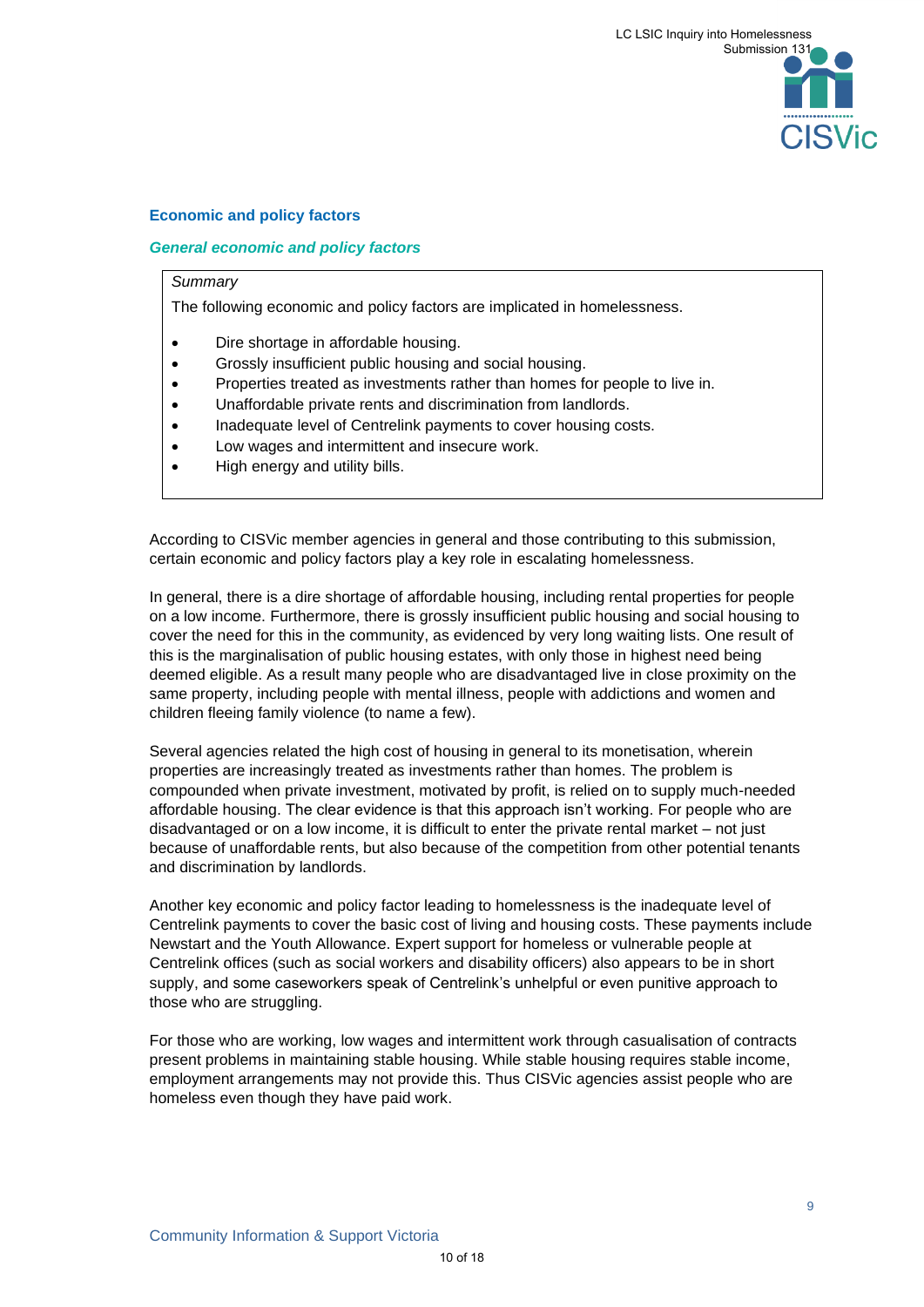In addition, high energy and utility bills have been implicated in the unaffordable life costs that can lead to homelessness.

#### **Agency quotes about economic and policy factors - general**

#### *Lack of affordable housing in general*

'(In the past) housing was generally more affordable and there was more share housing… They have closed caravan parks. They are now expensive. Rooming houses are expensive too.'

#### *Housing as investment rather than a home*

'Negative gearing, with housing being something that people invest in. This pushes up the cost of rent because people need to make a profit. Women with children get discriminated against. Landlords fear damage to property. Sometimes they are more likely to accept a pet than a child. They prefer 'double income no kids' as preferred tenants. Stigma still exists for single parents.'

'Housing policies which rely on the private investment market to provide appropriate rental housing. The twin goals of seeking a return on investment and providing affordable housing are at odds with each other.'

#### *Lack of public and social housing*

'Public housing is a disgrace. I know a family who was homeless for three years (waiting for public housing). The children have developed behavioural problems. If a woman is being subjected to violence they should get a house the next day – not 18 months later.'

#### *Barriers to the private rental market*

'People want to be near a school. This happens quite a bit. If they move out of Melbourne it is cheaper, but they are away from their health support, community connections, and not close to schools. If they moved they would have to start from scratch. (Appropriate) housing is in the Melbourne area. On Newstart people need to be in certain areas to go for jobs. Often people say that Centrelink wouldn't like it if they moved and fear the risk of having payments stopped.'

'Rental affordability problems – increases for people in private rental. Vulnerable people are often discriminated against and competing with couples on higher incomes and are rejected for housing.'

'It is hard to get into the private rental market. They may not present well, they may not have a rent history. There may be discrimination because they are on a low income, unemployed, do not communicate well, have children or struggle with communication.'

#### *Low wages and underemployment*

'Lack of regulation/enforcement with low and under award wages leading to the "working poor".'

'Under-employment – some people have seasonal or casual work and are underemployed. When they are struggling they may not sleep that night and then they have to go for an interview for a job. Employment and housing go hand-in hand. Without housing it is hard to get a job. Without a job it is hard to get housing...'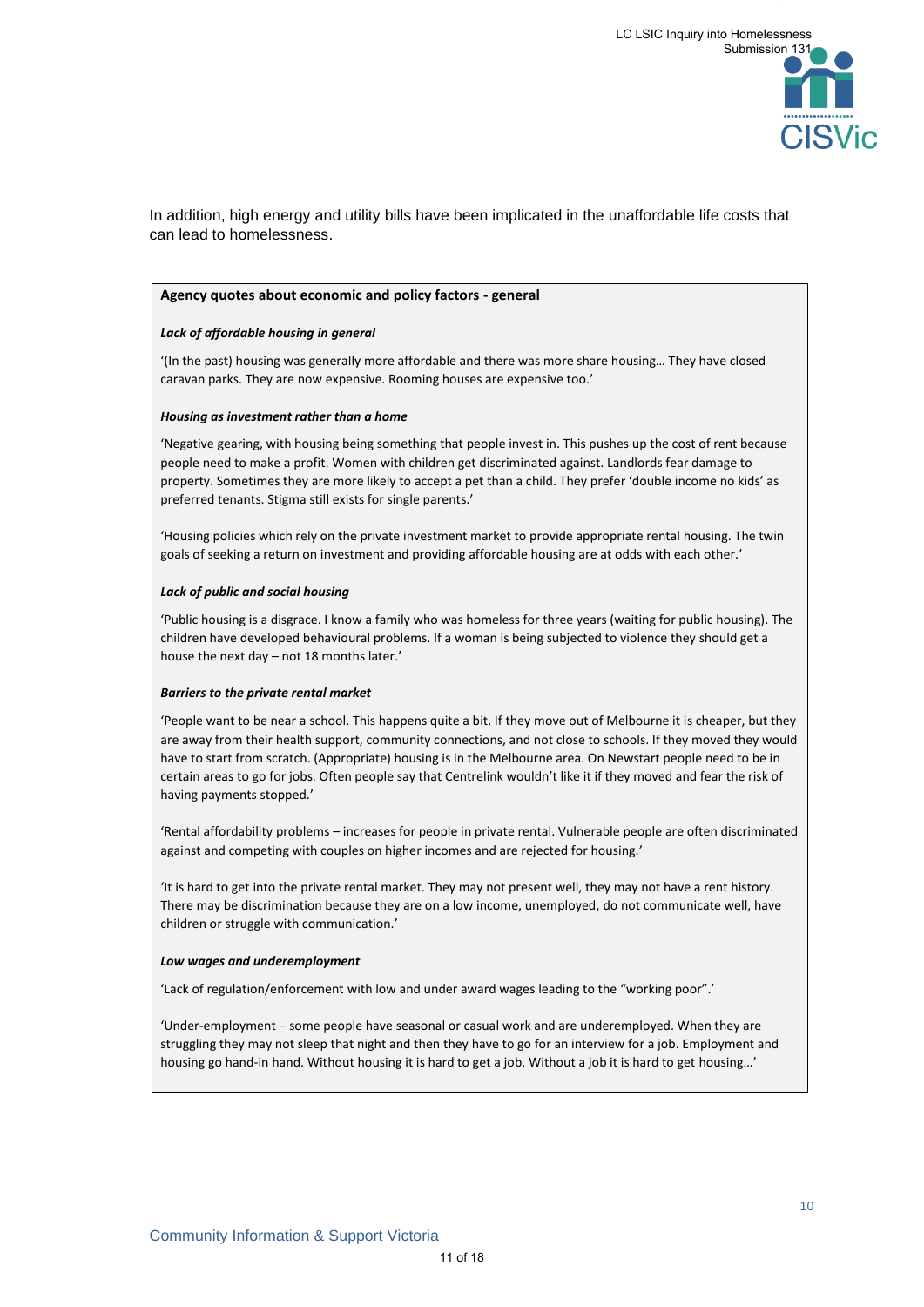# *Economic and policy factors affecting vulnerable people*

### *Summary*

The following economic and policy factors are implicated in homelessness for vulnerable people.

- Lack of specialist supported housing.
- Inadequate support from specialist housing organisations.
- Under supply of a range of other support services.

Additional factors lead to homelessness for people who are already vulnerable in different ways. There is a lack of specialist supported housing, especially for people with disabilities, mental or physical illness, those fleeing family violence, people discharged from institutions, and in general those with complex issues requiring assistance. Crisis accommodation, too, falls way short of community demand.

In addition to the shortage of supportive accommodation, the assistance provided by specialist housing organisations appears to be limited and reduced, including services for homeless people. One CISVic agency noted a lack of funds to pay high relocation costs for people who are vulnerable and need to move house. Others suggested that social housing organisations increasingly seem to have a conflicted role in being a landlord and support provider. For example, evicting a tenant may be in the interests of a landlord, while a support worker will advocate for the tenant not to be evicted or to be treated in a more compassionate way.

We welcome the reforms to the Residential Tenancies Act in Victoria coming into effect mid 2020, which will strengthen protections for tenants. Nevertheless, the power imbalance between vulnerable tenants and landlords will mean that the role of advocacy remains vital.

Reportedly, a range of other support services are in serious under-supply, for example to assist people affected by family violence, mental illness, and hoarding, as well as asylum seekers trying to live on little or no income. When it is provided, the temporary nature of formal support is often a problem, locking people into a constant cycle of crisis and homelessness, without the help needed to build a stable life. When people do get help with problems related to drugs, alcohol, mental health or other issues, the nature of support is intensive, but then they are on their own.

#### **Agency quotes about economic and policy factors – vulnerable people**

#### *Lack of crisis accommodation*

'There is no crisis accommodation in the area. The nearest is in Dandenong (but) it is a big process to get access to this accommodation. The client first needs to present at the Salvation Army in Frankston or Rosebud. Then they can apply if there is a vacancy. After waiting all day to hear if they received the vacancy against at least four others, they need to take two buses to Dandenong. Then they have eight weeks living in Launch Housing crisis accommodation… It is difficult to exit families from this crisis accommodation as there are not many options for families due to public housing being so difficult to obtain and many private rentals unaffordable.'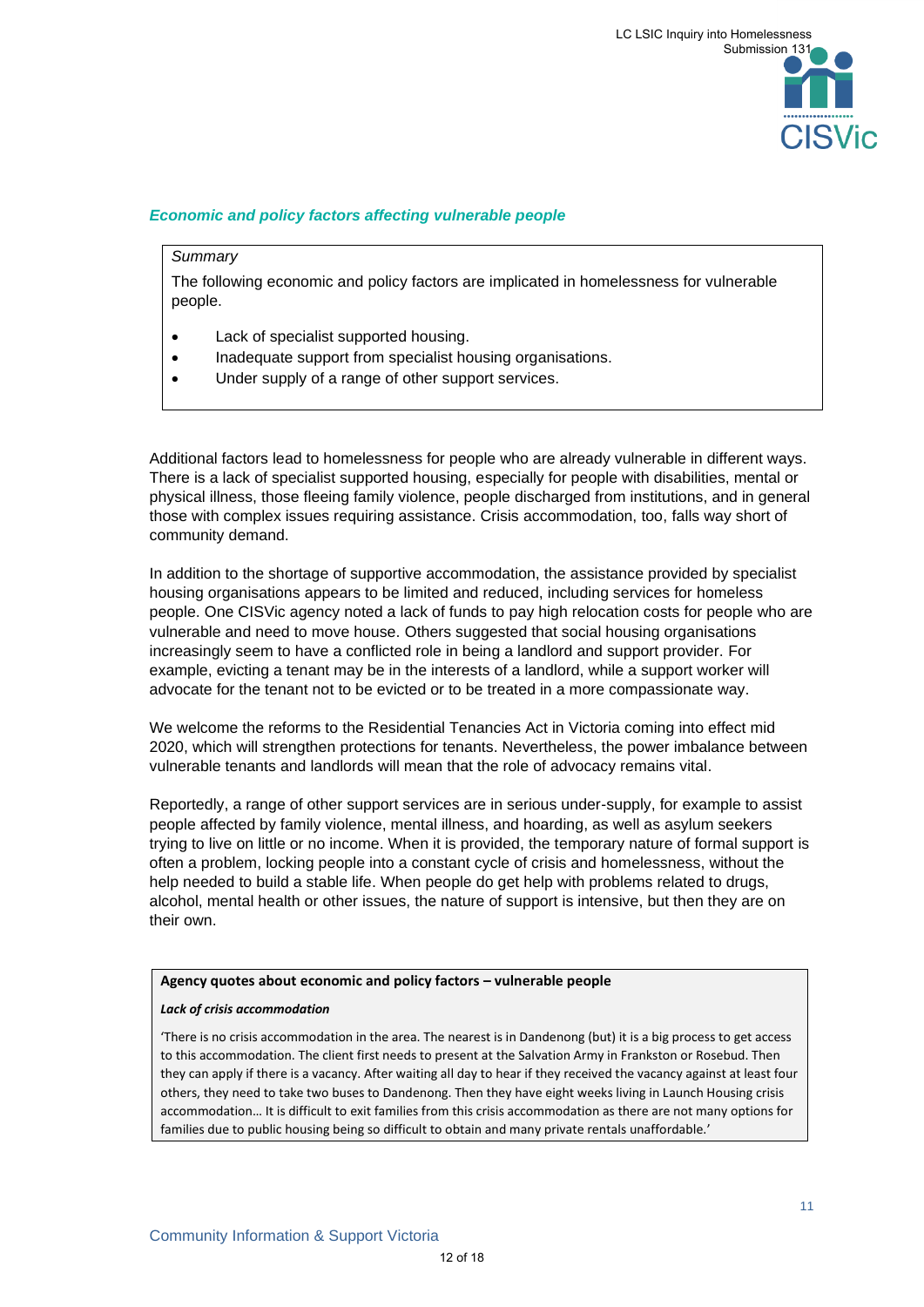#### **Agency quotes about economic and policy factors – vulnerable people** *(cont'd)*

#### *Lack of specialist housing support, and conflicted roles*

'Specialist (housing) agencies refer to CISVic as they are restricted in what they can provide - as the person has exhausted their options or they don't meet eligibility criteria… The person may lack connection, be moving around, have lost their phone or it has been stolen, experiences everything as a struggle. Communication and accessing services can be very challenging. They may be depressed and anxious, and not contactable. When people are living on the edge, needs are immediate e.g. methadone, reporting, meeting worker. For some people they don't ever feel they are getting ahead.'

'There is a lack of support services for people when they are homeless. We give them 'things' but these may be stolen or they can't carry them around. These things may make them more vulnerable and risk them being targeted or robbed. Homeless people are often victims of crime. They are not keen on reporting to police, as they are not believed that much.'

#### *Lack of specialist housing support, and conflicted roles*

'(Community housing organisation) used to have a support person, but they seem to be more of a landlord now. Social housing agencies are providing less of a support role. They have less capacity to meet the level of support that people need. With some, they pay the person's rent and that's it…'

'One client is a hoarder who is not able to manage their property, but they are too scared to go to their housing service for support as this may put their tenancy in danger. One agency had a support worker doing an eviction. The support workers in this agency are good, but the agency wants to evict. Old fashioned housing was for safety, security and wellbeing. Now housing services are evicting people…'

#### *Lack of a support services for vulnerable people*

'There are services, but they are stretched and finite. They are not really meeting client needs. Some have recurring homelessness due to failed tenancies/placements etc'

'Thirty years ago resources were there. You could help people get a DSP. Services are under pressure. They are not funded properly. Staff don't have proper supervision. To work with this client group, you see one distressed person after another. It is not simply about ringing the NDIS (to help someone) or '*let's go down to Centrelink and talk to a Social Worker*…' (as the services aren't readily available any more).'

'It is impossible to get onto Centrelink payments like Newstart. Job network providers are punitive, not recognising the need to ease people into work – not realising when people are not ready to work. All services are at capacity…'

'Asylum seekers who no longer get SRS (stopped mid last year)... They have exhausted all finances and had to leave their rental property. These may be families of seven or eight. It is not easy to get back into rental. It is not easy even for other community members. A lot of visas stop people accessing government-funded programs for example, to learn English. They need to get work. That's why we have English classes. Not being able to access programs (is counter-productive.'

'Young people have income and support needs. They need a support worker for example, to help with life skills. Their income tends to be lower and they have less access to supports.'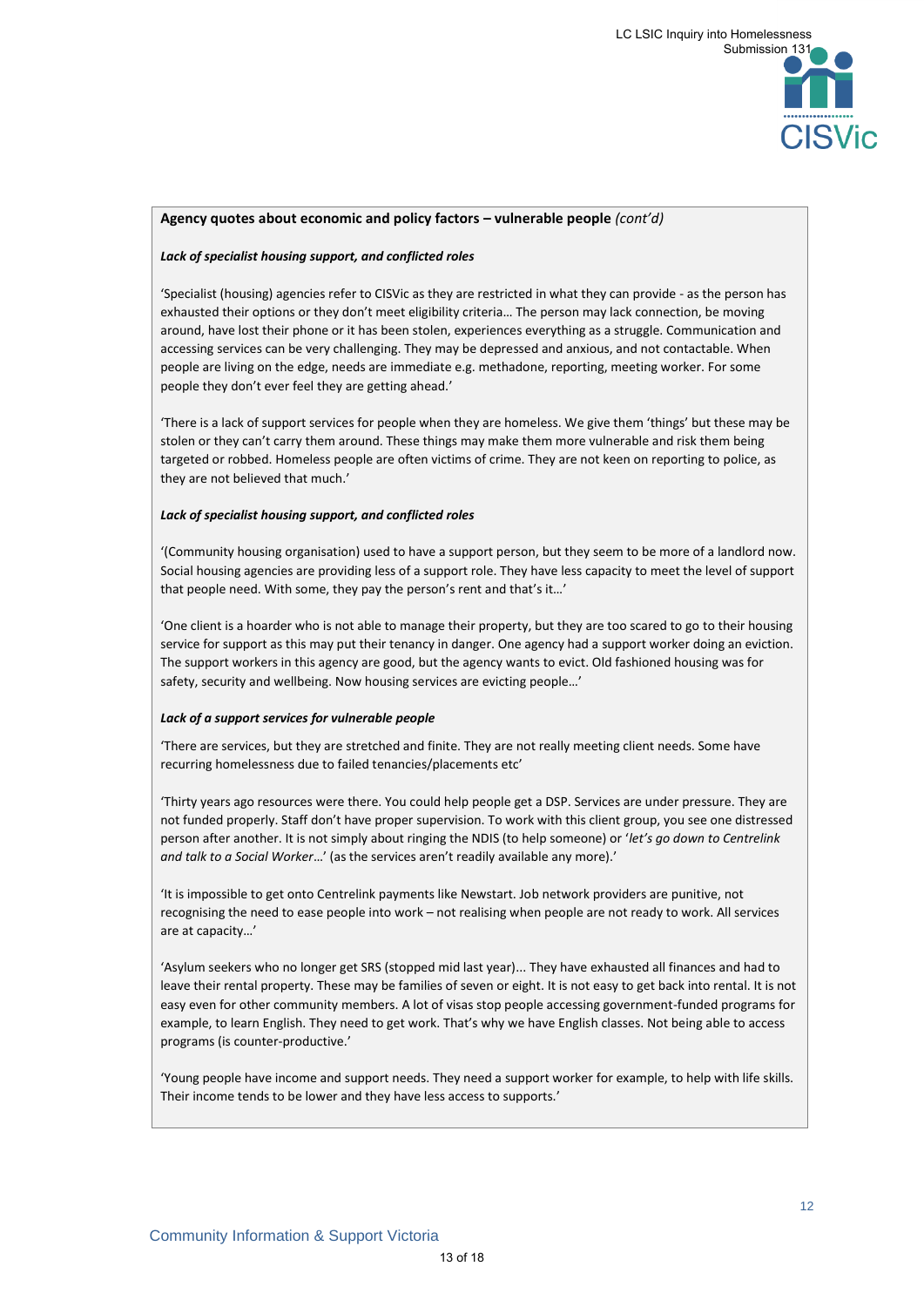# **Recommendations to address the homelessness crisis**

# *1. Housing*

- 1.1. Federal and State Government increase or facilitate the general supply of affordable housing, and address the problem of high rents in the private rental market.
- 1.2. State and Local Government consider requiring a certain proportion of new housing developments to be set aside for low cost rental and/or social housing.
- 1.3. Federal and State Government significantly increase the supply of public and social housing.
- 1.4. All levels of government increase the stock of low cost housing for different household types including singles, families with children, youth, and seniors.
- 1.5. Consider a role for Local Government in providing more affordable and social housing.
- 1.6. Consider giving landlords incentives to provide low cost rentals.
- 1.7. Federal and State Government implement and expand the Housing First model whereby vulnerable people with support needs are housed first, then provided with the support they require to have a good and stable life.
- 1.8. Local Government address the problem of rooming houses that are poorly managed, exploitive and unsafe to live in, particularly those that are not registered.

### *2. Support*

- 2.1. Federal Government increase the Newstart and Youth Allowance, and similar Centrelink payments, so that recipients can afford housing as well as the basic costs of living.
- 2.2. Federal Government implement a supportive, rather than punitive approach in government policies and strategies, for example in the provision of Centrelink payments.
- 2.3. Federal Government employ more staff with specialist skills who can support people with complex issues in key agencies such as Centrelink, to assist with issues such as family violence, mental health problems, disability, and addiction.
- 2.4. All levels of government focus on prevention and early intervention so that people do not become homeless in the first place.
- 2.5. All levels of government design, resource and provide better targeted and coordinated services, facilities and resources for homeless people. Consider including a 'one stop shop' model.
- 2.6. Federal and State Government provide adequate resourcing for specialist housing services, to meet the demand from homeless people and those living in precarious housing, and provide tailored support.
- 2.7. Federal and State Government provide adequate specialist support and housing for *people with mental health problems* who are living in the community.
- 2.8. Federal and State Government increase support and housing for *young people* who are homeless, with a special focus on those leaving care.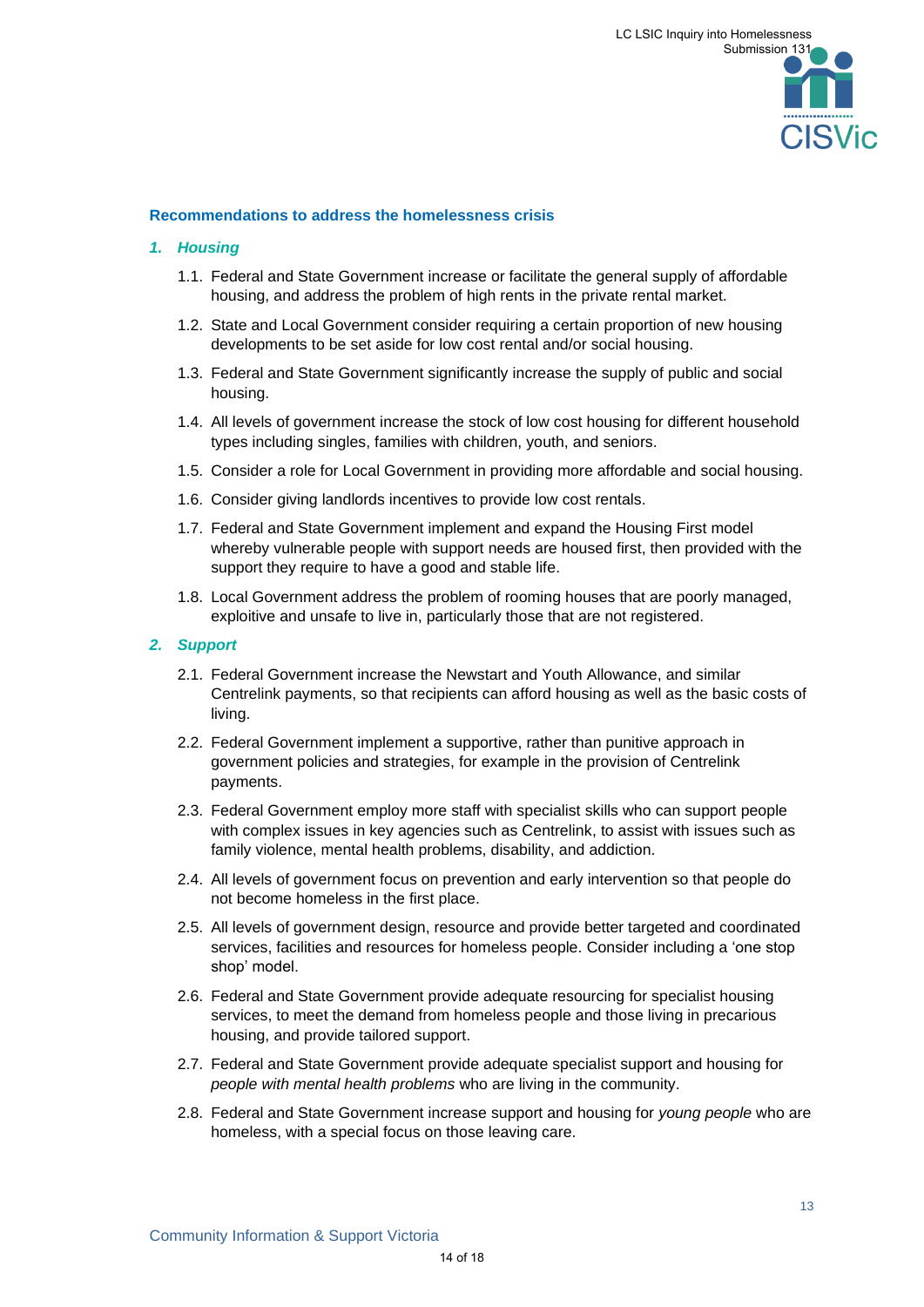- 2.9. All levels of government increase the level of proactive, outreach support for *people sleeping rough*.
- 2.10. All levels of government provide more dedicated support to *single middle-aged men* who are homeless or in precarious or unsafe housing situations.
- 2.11. All levels of government work to de-stigmatise homelessness and raise awareness that homeless people are generally decent people doing their best under difficult circumstances.

## *3. General*

- 3.1. Create substantial systemic change to address the needs and aspirations of people who are homeless or at risk of becoming homeless, including those with a mental illness.
- 3.2. All levels of government include the views of homeless people in the design and implementation of policies and strategies.

# **Agency quotes with suggestions**

## *Affordable housing stock*

'Fundamentally, a significant increase in the level of affordable housing stock and ongoing support services to ensure security of tenure, with mechanisms such as the National Affordability Housing Agreement to be reformed so as to help facilitate this.'

#### *Preventing homelessness and mental health problems*

'Focus on prevention and early intervention. Housing instability and recurrent homelessness will continue to occur if attention is not paid to health, employment, education etc.'

'Prevention – it is not just about building houses – it is stopping (homelessness) before it happens – identify forms of risk early on; more resources and action toward prevention… Identify those at risk earlier on. People get evicted. Have prevention to keep people in their homes; intervene earlier.'

'There are so little mental health services at the moment. Where can you send people to beside a GP for a mental health plan. There are community health services that they may or may not have access to. So the area needs an extensive shake up (to the system). There is no one to refer to except if there is a (mental health) crisis and you can ring the CAT team. Why do we have to wait til someone is in a crisis. '*Let's wait for them to break first*' (is the approach). It is so reactive – crisis and then all hands on deck. We are just missing the boat on prevention…'

## *Housing First model*

'Adopting a 'Housing First' model – an evidence based model whereby supportive housing programs move people with complex needs experiencing chronic homelessness into permanent housing with flexible and individual support for as long as needed.'

'I believe in the Housing First model and no individual can work on issues or find work until they have stable housing. They may be able to achieve goals short term but not long term.'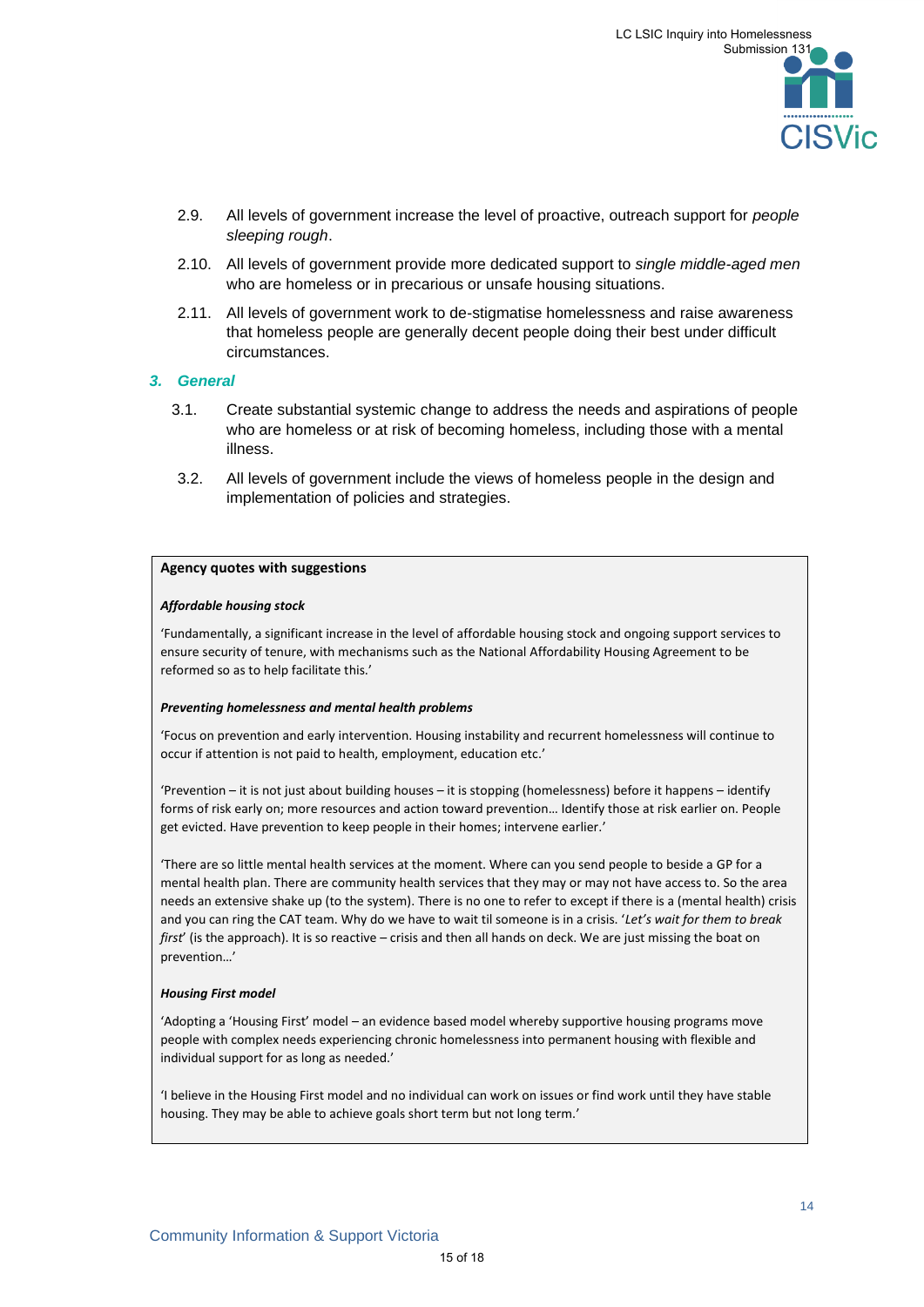

### **Agency quotes with suggestions** *(cont'd)*

#### *Accessible support for homeless people*

'Homeless 'one-stop shop', where homeless people can have a meal, shower etc in one place (for example, St Kilda drop-in, and as run by some churches). Also computer access and courses. Coordinated approach – assisting someone who is homeless if they choose to have more support. Include timely response, and follow-up response.'

'(We need) better targeted and coordinated services, facilities and resources. Some service users are forced to travel which costs to separate locations for homeless supports and services- intake, showers, food, ongoing support.'

#### *Destigmatise homelessness*

'These are decent people. They support each other in our reception area and in the waiting room and car park. They are normal human beings. People coming in here may normally be OK, but there is someone on their couch who eats a lot (for example) and they need more food. Even though they are down on their luck they let a more vulnerable person in their home. This happens quite regularly. It restores your faith in mankind. They have empathy and understanding about the realities others are going through.'

#### *Creative and inclusive policy development*

'Taxes for non-occupied flats – where is this revenue going? Use the tax to build more housing. Better planning at all levels of government – look at how other countries are doing (housing). Look at Finland's tenancies for life. Tenants have their own TV station and other services. Things are located in the same area, with rooftop *and garden balconies.* This is where they put their money. We need to look at different, mad ideas. The government needs to study (more widely) and talk to people.'

'Inclusiveness – ensuring people with a lived experience of homelessness have a voice and can contribute to policies and strategies.'

As a concluding point, I would like to highlight the life-changing benefits of secure, stable housing for people who have been homeless and for society in general. The two quotes from CISVic member agencies provide some illustration of this.

> 'Since (person who had been homeless) has been in stable accommodation his health has improved. Because he has been able to make doctor appointments his mental health has stabilised. He was seeing a psychologist and a psychiatrist and is now working through his trauma. He was living on a survival level. Now he is eating better and he looks better. He is always well presented... Before he was sleeping under a bridge and couldn't cook, and he had taken off weight.'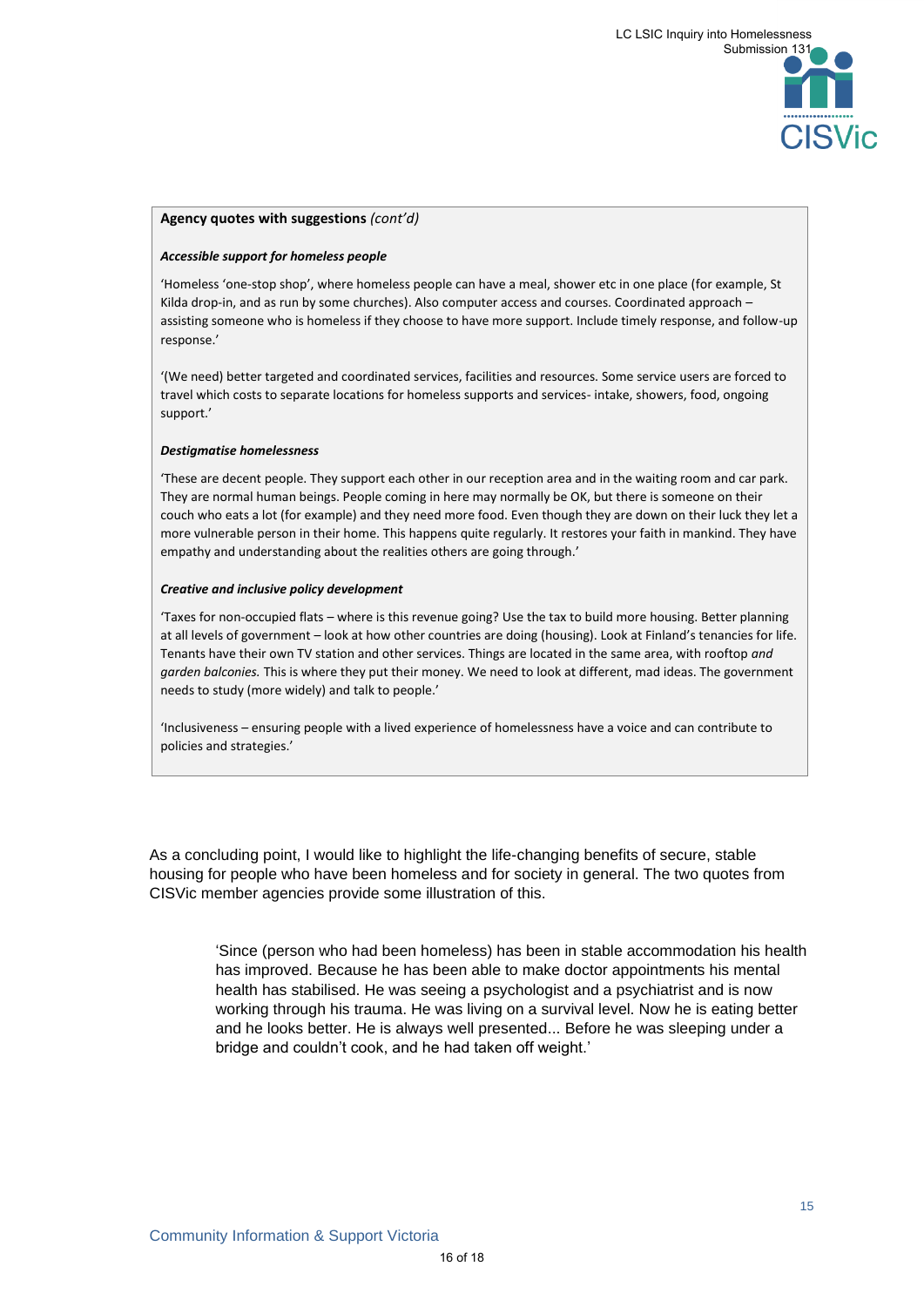'(Person who had a great career) was homeless for six months. Her Newstart payments were suspended. She got a small place with low rent through the family. In another place she had rented a room but the couple (co-residents) were bringing in more people. Nine people were sleeping in the bedroom. They wouldn't let her use the bathroom and toilet. They would scream at her and put rude notes under her door. She looks so different (now she is in stable housing). She changed her Job Service Provider too. She is very creative. She is now ready to work…'

Finally, it is hoped that this submission increases understanding of the multiple hardships and tragedies for Victorians who find themselves homeless, usually through no fault of their own. Based on the experience of our member agencies on the 'front line', it is paramount that more be made available for them through: mainstream affordable housing, public or social housing, specialist housing and homelessness support, adequate Centrelink payments, and more specialised support for vulnerable groups, with a strong focus on prevention and early intervention.

Thank-you for your attention to the matters raised in this submission. Should you wish to discuss them, please do not hesitate to contact me on 0407 670 125 or at [kate@cisvic.org.au.](mailto:kate@cisvic.org.au)

Yours sincerely,

Kate Wheller EXECUTIVE OFFICER Community Information & Support Victoria

Suite 907, Level 9, 343 Little Collins St, Melbourne, VIC, 3000